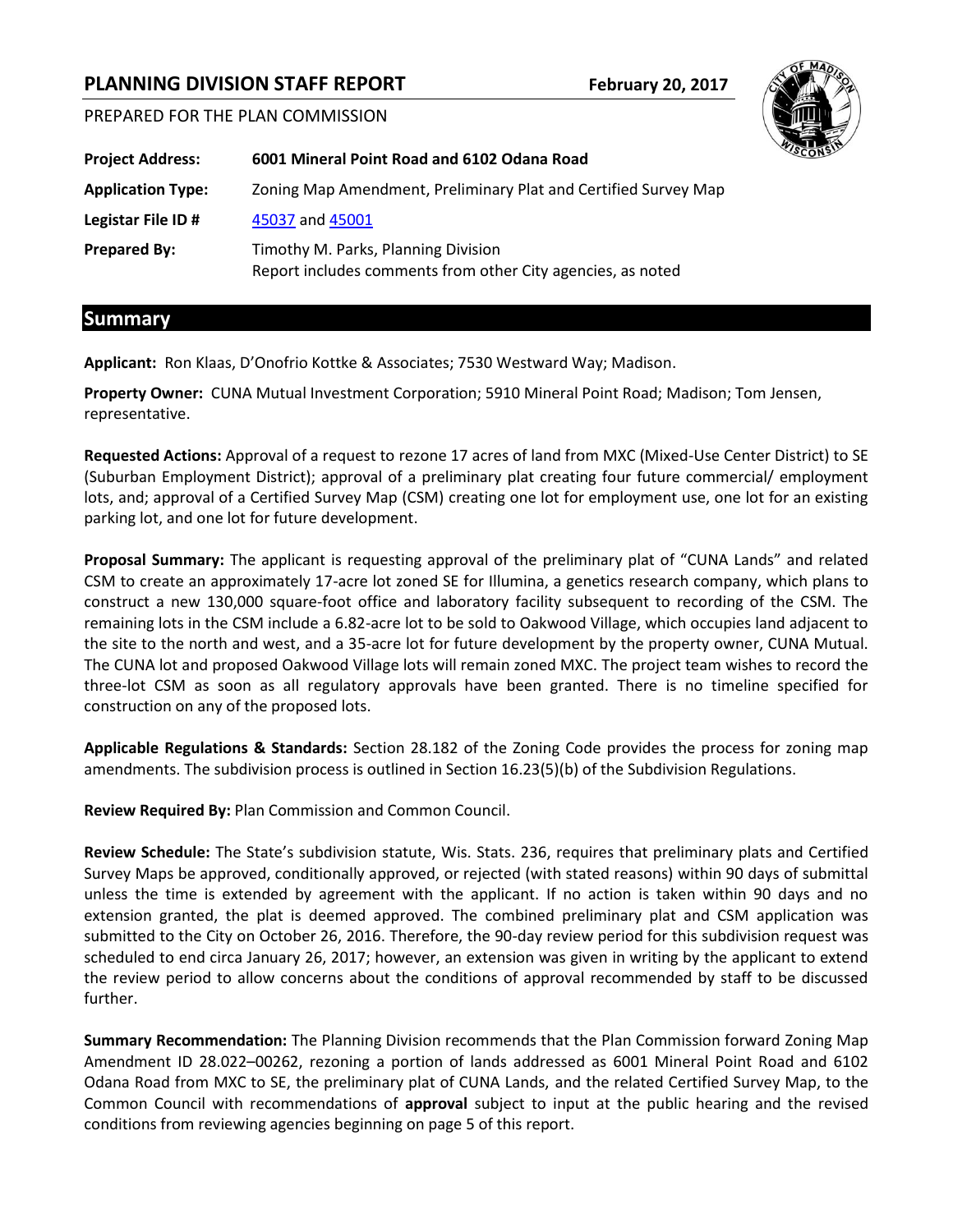### **Background Information**

**Parcel Location:** An approximately 60.1-acre site located generally west of S. Rosa Road and bounded on the north by Mineral Point Road and on the south by Odana Road and Research Park Boulevard; Aldermanic District 19 (Clear); Madison Metropolitan School District.

**Existing Conditions and Land Use:** Undeveloped land, zoned MXC (Mixed-Use Center District).

**Surrounding Land Uses and Zoning:** The subject site is generally bounded on the east by existing employment uses in the University Research Park development, zoned SE (Suburban Employment District), including development located south of Research Park Boulevard. CUNA Mutual's office campus is located across Mineral Point Road from the site, while the southernmost edge of the site is adjoined by a variety of multi-tenant office and retail/ service buildings extending along Odana Road on both sides of the Research Park Boulevard intersection. The western edge of the site is bounded by a one-story, University of Wisconsin-owned research building at 6101 Mineral Point Road, zoned MXC; the Oakwood Village residential campus, zoned PD, and; office buildings in the Park Towne development and on Odana Court, zoned SE.

**Adopted Land Use Plan:** The Comprehensive Plan recommends the subject site for Community Mixed-Use development, while lands to the east and west are recommended for Employment uses, with the exception of the existing Oakwood Village campus, which is recommended for Medium-Density Residential development. The site is subject to a Generalized Future Land Use Plan Map note (33), which elaborates on the Community Mixed-Use recommendation. A full discussion of the map note can be found in the "Analysis" section of this report.

**Zoning Summary:** The proposed lots will be zoned SE or MXC, which will be reviewed in the following sections of this report. There are no "critical zoning items" pertaining to the site.

**Environmental Corridor Status:** The subject site is not located in a mapped environmental corridor.

**Public Utilities and Services:** The overall site is served by a full range of urban services, including seven-day Metro Transit service on Mineral Point Road and Odana Road, although some utility extensions may be required to serve all portions of the proposed lots as the full development is implemented.

## **Previous Hearing**

On January 9, 2017, the Plan Commission referred the zoning map amendment, preliminary plat and Certified Survey Map to a future meeting at the request of the applicant to allow time to discuss the conditions of approval recommended by staff. A new public hearing notice has been provided in advance of this meeting.

## **Project Description**

CUNA Mutual Investment Corporation is requesting approval to subdivide a 60.1-acre parcel that extends from Mineral Point Road south to Odana Road and Research Park Boulevard, generally west of S. Rosa Road and adjacent to University Research Park. A preliminary plat submitted for approval calls for the property to be divided into four lots to be primarily accessed from a new north-south public street to ultimately extend between Mineral Point Road and Research Park Boulevard. The applicant has also submitted a three-lot Certified Survey Map (CSM) to implement the first phase of the subdivision. Concurrent with the proposed land division,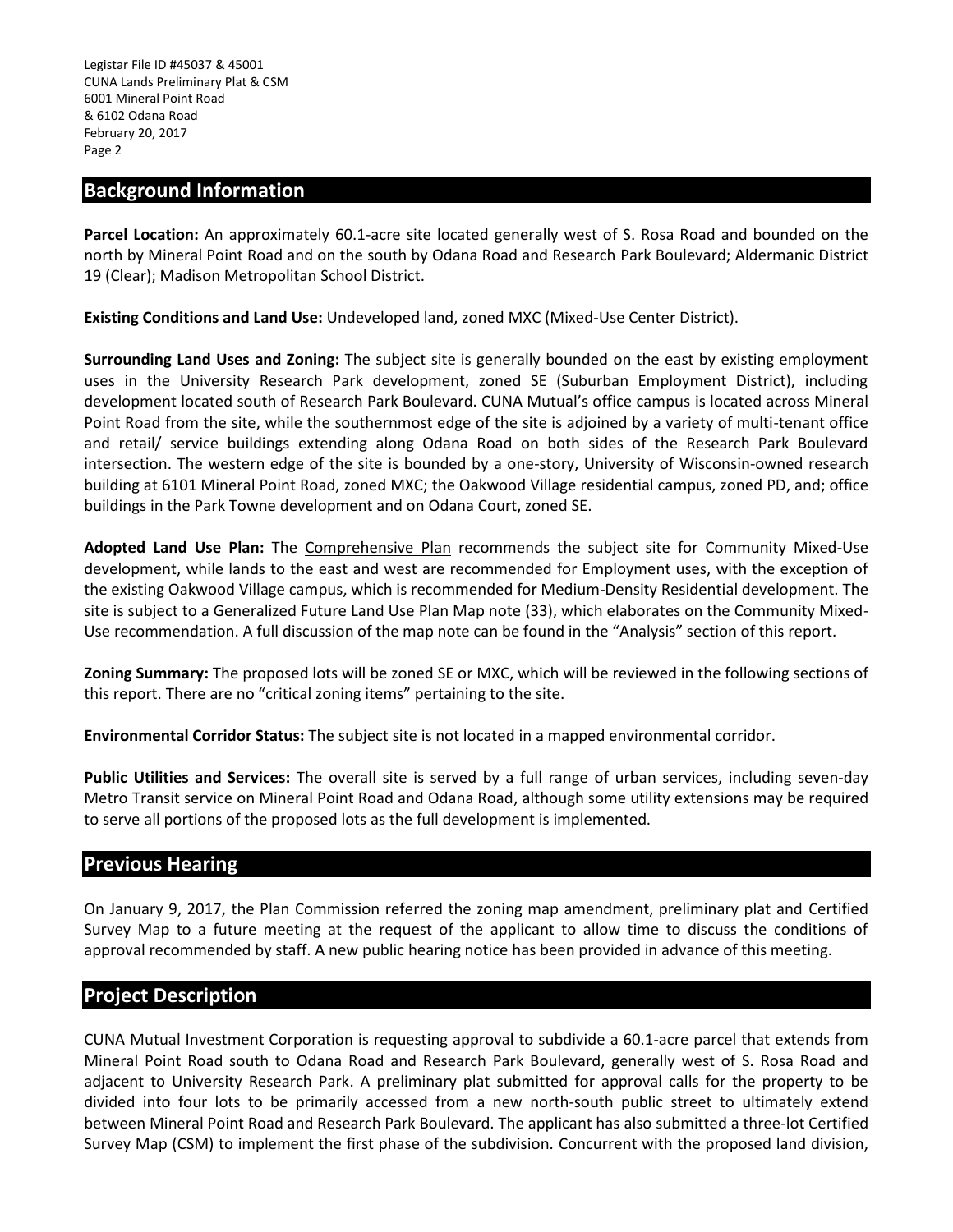the applicant is requesting approval to rezone 17 acres of the 60.1-acre site from the existing MXC (Mixed-Use Center District) zoning to SE (Suburban Employment District) to facilitate the future development of one of the proposed lots with a genetics research business.

The subject site is mostly comprised by two lots created by CSM 4896 in 1986, including an approximately 51.92 acre parcel (Lot 3 of CSM 4896) that extends between Mineral Point Road and Research Park Boulevard along the west side of dedicated but unconstructed Woodford Drive, and a smaller 6.83-acre parcel (Lot 2), which is located on the north side of Odana Road and west side of Research Park Boulevard. The 60.1-acre site is undeveloped with the exception of an off-site surface parking lot leased to the adjacent Oakwood Village residential campus, which borders the subject site generally on the west. Access to the parking lot is provided through the Oakwood Village site north to Mineral Point Road. The property is characterized by grades that fall from a high point located near the western edge of the site towards the north, south and east. The site is mostly devoid of significant vegetation with the exception of an area of mature trees located west of the Oakwood Village parking lot.

The genetics research business is proposed to occupy a 130,000 square-foot office and laboratory facility to be developed on Lot 1 of the preliminary plat and CSM in the southwestern corner of the overall property on the land to be zoned SE as part of the requested development approvals. The proposed 17-acre lot will be bounded on the south by the Odana Road frontage of the overall site, and on the east by Research Park Boulevard and the southern end of "A" Street, a new 66-foot public right of way to initially be dedicated to provide access for Lot 1. On for the preliminary plat, "A" Street is proposed to extend north through the 60.1-acre site to connect to Woodford Drive. Woodford Drive/ A Street would eventually intersect Mineral Point Road as shown on the preliminary plat. A temporary cul-de-sac easement is identified on the CSM pending the future extension of the street further north. Per an existing private restrictive covenant, future development of Lot 1 is subject to the design-related covenants for the adjacent University Research Park to ensure continuity between existing and proposed developments.

North of Lot 1, the preliminary plat and CSM propose a 6.82-acre Lot 2 containing the existing parking lot, which the letter of intent indicates will be sold to Oakwood Village. The remainder of the 60.1-acre overall site would comprise Lot 3 of the CSM, which is shown as a 35.13-acre parcel that will extend from "A" Street east to Woodford Drive and S. Rosa Road and include all of the site frontage along Mineral Point Road as well as the remaining frontage on Research Park Boulevard. Lots 2 and 3 would remain zoned MXC at this time. The land shown as Lot 3 of the CSM comprises Lots 3 and 4 of the preliminary plat and includes a conceptual alignment of how "A" Street may be extended by the applicant in the future. However, there are no immediate plans for how Lot 3 of the CSM may be further developed or subdivided in the future, and the project team has expressed a desire to maintain a high degree of flexibility with the future right of way alignment until more specific plans are developed for the eastern 35 acres of the site subsequent to the current approvals requested.

## **Analysis**

## *Zoning Map Amendment for Proposed Lot 1*

As noted earlier in this report, the Comprehensive Plan recommends the subject site for Community Mixed-Use development subject to a Generalized Future Land Use Plan Map note (33), which elaborates on the Community Mixed-Use recommendation. Note 33 states the following: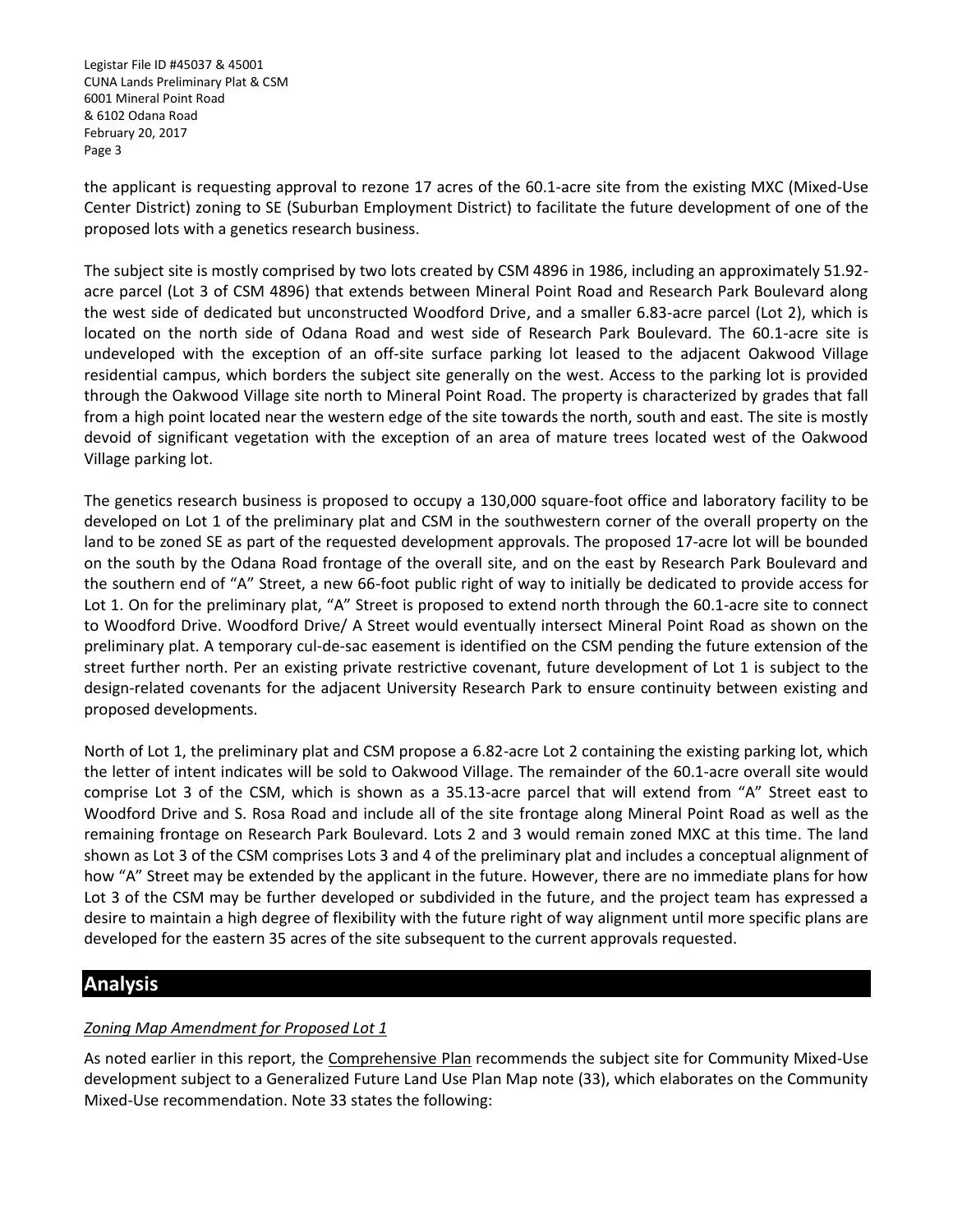*"CUNA Mutual Insurance is working with the University of Wisconsin Research Park to prepare a comprehensive development plan for this significant urban infill site. As currently envisioned, the proposed development would be a relatively dense New Urbanism type development with a mix of residential, employment, commercial, and open space uses; and would include structured parking, high quality architecture and urban design, and strong street and trail connections between the site and adjacent properties. Prior to development of the site, the property owners should work closely with the City and adjacent landowners to prepare a detailed special area development plan that can be adopted as part of the City master plan."*

Unfortunately, the collaboration between CUNA and University Research Park ebbed, and the comprehensive development plan for the 60.1-acre site anticipated by the map note did not come to fruition. However, the Community Mixed-Use recommendation and desired master plan influenced the MXC zoning designation given to the site when the new zoning map took effect in 2013. [MXC zoning requires a master plan adopted by the Common Council following Plan Commission approval to guide all future development in an MXC-zoned district.]

Research, development and testing laboratories are permitted uses in SE zoning, while the same uses are conditional in the MXC district. In addition to the master plan requirement, development in MXC zoning is also subject to specific requirements for building placement and orientation. In discussing how to best develop the genetics research business proposed to occupy Lot 1, it was determined that SE would be more appropriate to fulfill the operational needs of the end user, as that district has fewer and less restrictive development standards compared to MXC zoning. Planning staff believes that the Plan Commission can find the proposed rezoning of Lot 1 to SE (Suburban Employment District) to be generally consistent with the Comprehensive Plan given that the lands located immediately to the east and west of the proposed lot are recommended for Employment, and the proposed SE zoning and anticipated development of Lot 1 will be consistent with the existing land use and development pattern present, particularly to the east in the adjacent University Research Park.

#### *Preliminary Plat and Certified Survey Map*

As noted in the preceding section, the applicant intends to dedicate and construct proposed "A" Street only as far north from Research Park Boulevard as necessary to provide access for the development proposed on Lot 1. "A" Street is conceptually shown to extend further north through the overall 60.1-acre site to connect to platted but unconstructed Woodford Drive and eventually to Mineral Point Road. However, dedication and construction beyond the northeastern corner of Lot 1 is not proposed at this time. Additionally, municipal water and sanitary sewer are only available at the periphery of the site, with no service to Lot 2 proposed at this time. Depending on how Lots 2 and 3 will be further developed in the future, public water and sewer may need to be extended from the west in Mineral Point Road and south in Woodford Drive to serve the interior of the site. Staff is aware that existing private water and sewer service in the Oakwood Village development could be extended to serve additional development of Lot 2 by Oakwood Village. However, in the event that development of the 6.82-acre parcel is done by others, or that parcel is not formally joined with the existing Oakwood Village parcel to the north and west, it may be necessary for public water and sewer to be extended to that property.

As a result, staff initially recommended in its January 9 staff report that Lots 2 and 3 of the CSM be designated as outlots for future development with specific notes related to the utility and street extensions needed to facilitate more extensive development of each parcel. However, the applicant expressed concerns that the wording of the conditions proposed in the earlier report was too restrictive, particularly with regard to Lot 3, and requested referral to discuss those conditions. Following the referral, the applicant, contract purchasers of proposed Lots 1 and 2, and City staff held extensive discussions about the conditioning of the proposed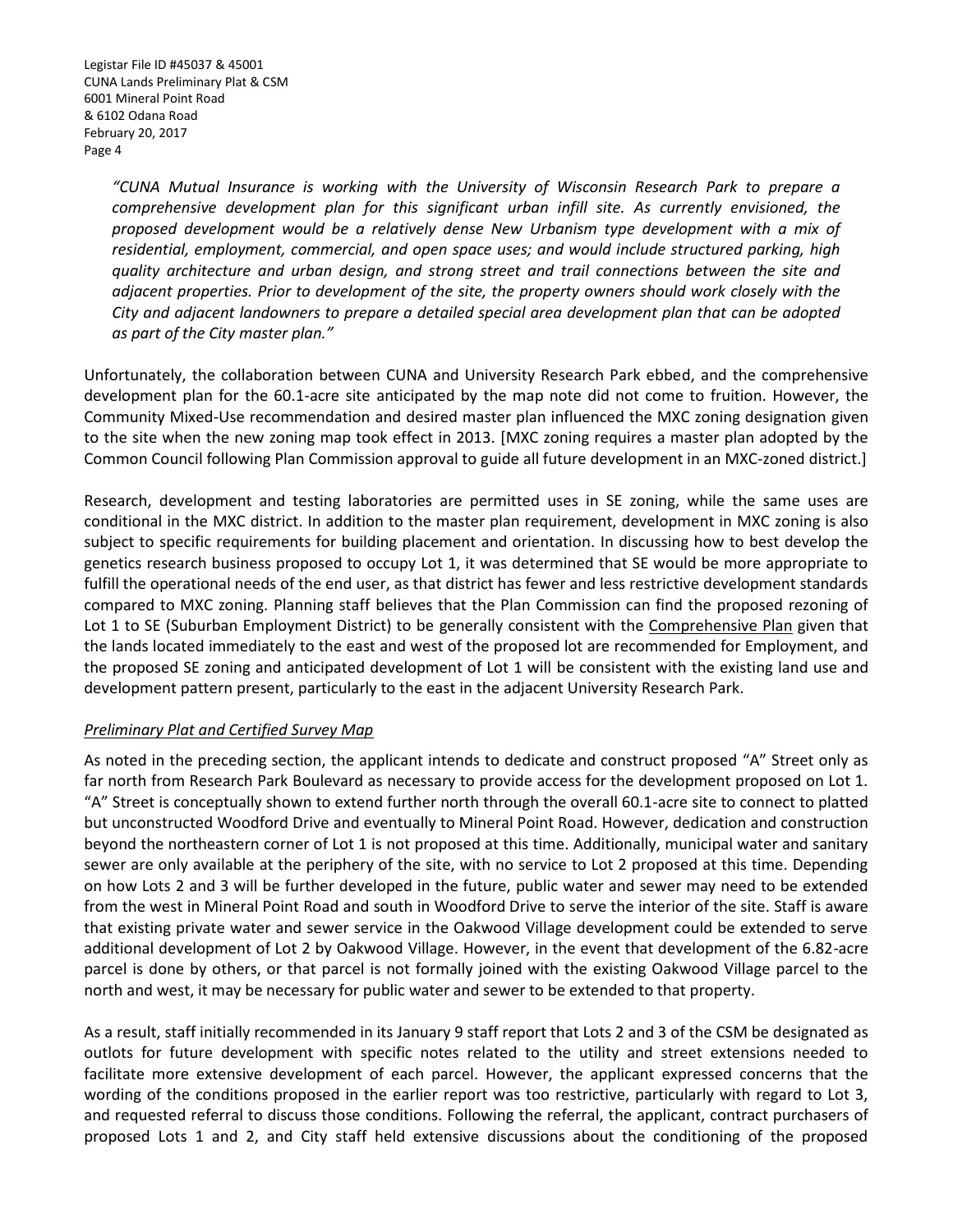Legistar File ID #45037 & 45001 CUNA Lands Preliminary Plat & CSM 6001 Mineral Point Road & 6102 Odana Road February 20, 2017 Page 5

subdivision, in particular the extension of "A" Street (to now be known as "Genomic Drive,") and the availability of utilities to serve Lot 2. As a result of those discussions, all of the parties have agreed in principle on how the approval of Lots 2 and 3 should be conditioned, and the City Engineering Division and Planning Division are jointly proposing revised conditions in the "Recommendation" section of this report to reflect this agreement.

The newly proposed notes require the owner of Lot 2 to enter into an agreement with the City for the extension of sewer and water to serve the lot, or for sewer and water service to be provided from an adjacent lot after Lot 2 is combined with the lot providing those services. The note proposed for Lot 3 will require the 35-acre parcel to be served by public infrastructure per Madison General Ordinances prior to further development, and is similar to a note on CSM 4896, which created the parcels being divided by the proposed preliminary plat and CSM.

## **Conclusion**

The Planning Division believes that the standards of approval for the proposed preliminary plat, Certified Survey Map, and rezoning of proposed Lot 1 to SE can be met subject to the conditions in the following section. The proposed development is generally consistent with the recommendations in the Comprehensive Plan and with the existing development pattern present, particularly east of the site in the University Research Park. However, careful coordination between the developer and City agencies will be necessary as the overall 60.1 acres are developed to ensure that adequate access, circulation and utility service are provided. In particular, staff believes that the future dedication and construction of a north-south public street between Research Park Boulevard/ Odana Road and Mineral Point Road beyond the section needed to serve Lot 1 will be essential to provide adequate access and circulation for the full future development of the overall 60.1-acre parcel.

## **Recommendation**

**Planning Division Recommendation** (Contact Timothy M. Parks, 261-9632)

The Planning Division recommends that the Plan Commission forward Zoning Map Amendment ID 28.022– 00262, rezoning a portion of lands addressed as 6001 Mineral Point Road and 6102 Odana Road from MXC to SE, the preliminary plat of CUNA Lands, and the related Certified Survey Map, to the Common Council with recommendations of **approval** subject to input at the public hearing and the following revised conditions:

**Recommended Conditions of Approval | Major/Non-Standard Conditions are Shaded.** 

#### **Conditions Jointly Required by the Planning Division and City Engineering Division**

- 1. The following note shall be added to the CSM prior to final sign-off and recording: "Prior to issuance of building permits for Lot 2, the owner shall enter into an agreement with the City for the extension of sewer and water to serve the lot, or provide sewer and water service from an adjacent lot after combining Lot 2 with an adjacent lot which is already served. Sewer service is not required in Genomic Drive to serve Lot 1, and therefore may not exist in Genomic Drive at the time of development of Lot 2."
- 2. The following note shall be added to the CSM prior to final sign-off and recording: "Lot 3 cannot be developed until all public infrastructure serving the lot is made available in accordance with Madison General Ordinances."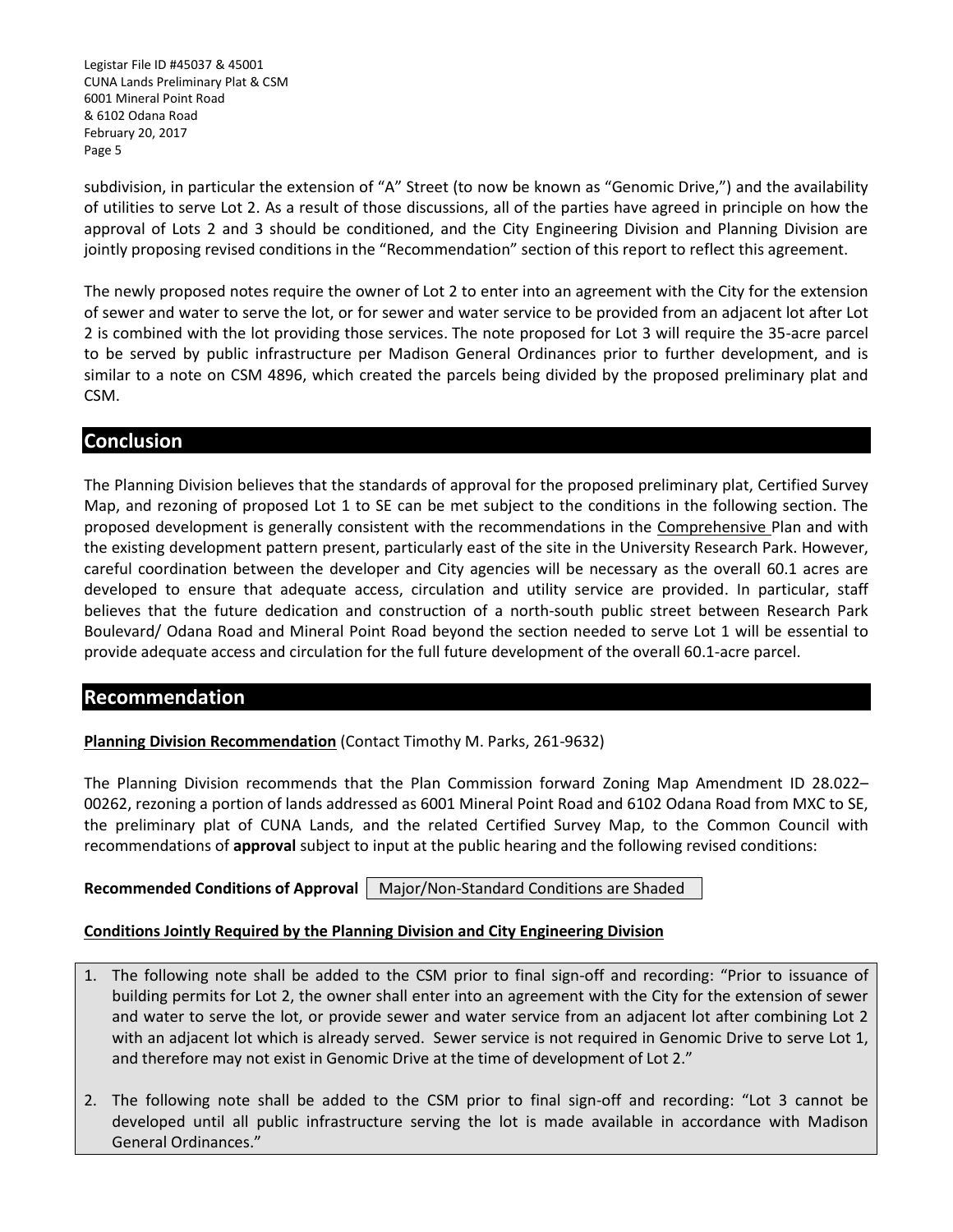Legistar File ID #45037 & 45001 CUNA Lands Preliminary Plat & CSM 6001 Mineral Point Road & 6102 Odana Road February 20, 2017 Page 6

### **City Engineering Division** (Contact Tim Troester, 267-1995)

- 3. The developer shall construct public sanitary sewer, storm sewer, and drainage improvements as necessary to serve the Lot 3 of the plat/CSM. At a minimum, public sewer will need to be extended from the west in Mineral Point Road to serve the Lot 3 frontage on Mineral Point Road. If Lot 3 is not improved at this time, this can considered an informational comment.
- 4. This entire area is currently drained to an enclosed depression near Odana Road. The applicant shall provide a master drainage plan for the entire development prior to approval of the plat/ CSM showing how the lots shall drain and a public drainage system shall be accommodated.
- 5. The applicants shall be aware that this property drains in multiple directions and storm sewer capacity in all of them is limited or non-existent. The applicant will be required to provide additional detention and volume control to match the capacity of the downstream systems. A meeting to discuss stormwater management is recommended.
- 6. Proposed Lot 2 drains to the north and is currently being used as a parking lot. There is not public sewer in the neighboring lot to the north (Lot 2, CSM 1616). This will not be a problem if the property is to be sold to the property to the north, but will be problematic if the proposed Lot 2 is to be provided sanitary sewer service otherwise. This must be clarified and / or resolved with the City Engineer prior to CSM signoff.
- 7. The applicant shall execute a waiver of their right to notice and hearings for the improvement of the extension of A Street northerly along the easterly line of Lot 2 generally in accordance with the preliminary plat in a form acceptable to the City Engineer. Said waiver shall include the entire easterly property line of lot 2 in the event that A Street continues north along the entire easterly frontage of Lot 2. Said waiver shall include all public improvements and associated incidentals including but not limited to street, sidewalk, lighting, water main, storm sewer, stormwater management, and compensable public and private utility relocations associated with the extension of the street.
- 8. The developer shall enter into a City/Developer agreement for the installation of public improvements required to serve this plat/ CSM. The developer shall be required to provide deposits to cover City labor and materials and surety to cover the cost of construction. The developer shall meet with the City Engineer to schedule preparation of the plans and the agreement. The City Engineer will not sign off on this plat without the agreement executed by the developer. [Obtaining a developer's agreement generally takes approximately 4-6 weeks, minimum.]
- 9. This project falls in the area subject to increased erosion control enforcement as authorized by the fact that it is in a TMDL zone. The project will be expected to meet a higher standard of erosion control than the minimum standards set by the Wisconsin Department of Natural Resources (WDNR) in order to comply with TMDL limits.
- 10. The developer shall construct public sanitary sewer, storm sewer, and drainage improvements as necessary to serve the lots within the plat/CSM.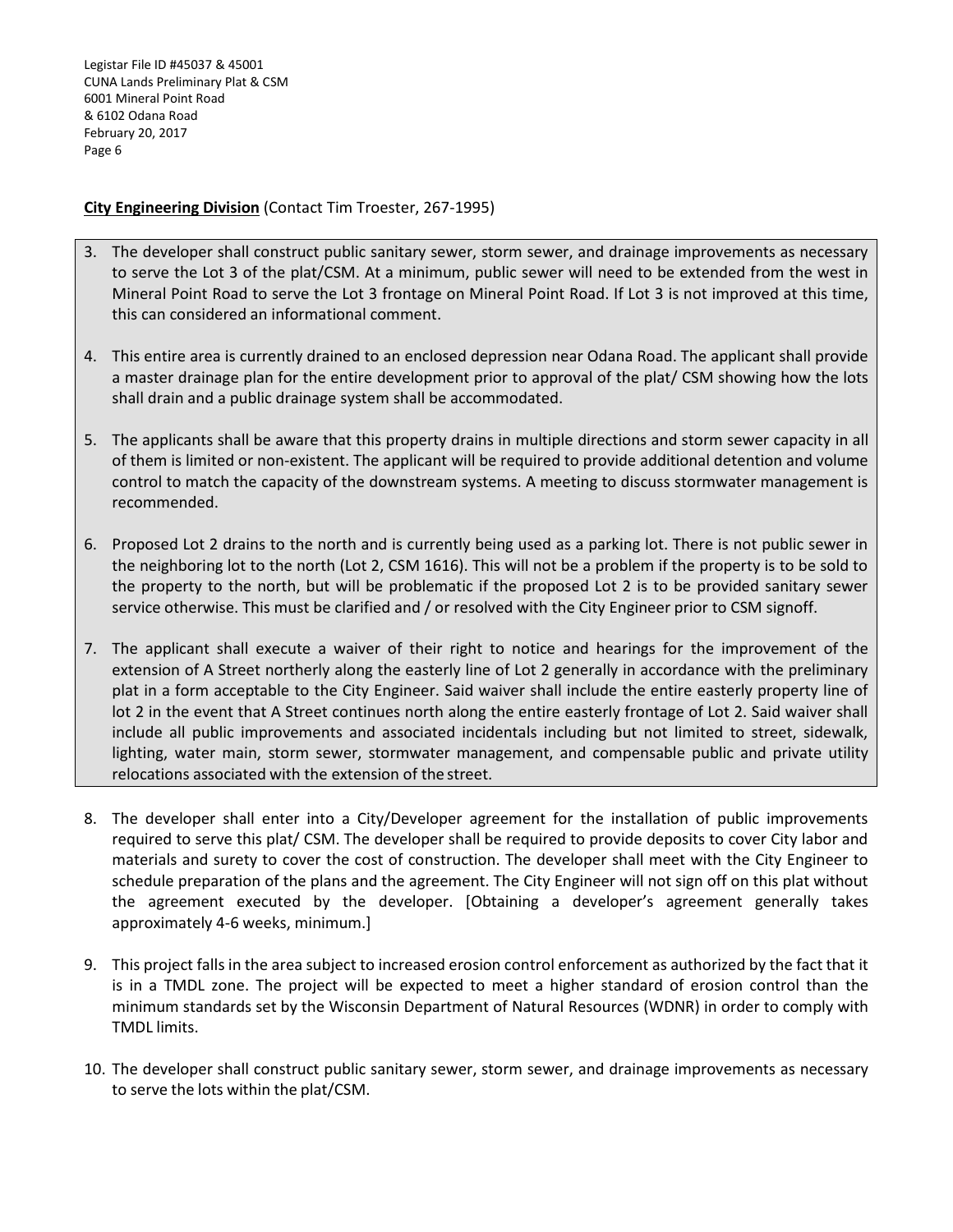- 11. The applicant shall dedicate an exclusive 20-foot wide Permanent Limited Easement for grading and sloping along the easterly lot limits of Lot 2.
- 12. The developer shall construct Madison standard street and sidewalk improvements for all streets within the plat/CSM.
- 13. The developer shall note the AASHTO design standards for intersection sight distance will be applied during the design of the streets within this plat/CSM.
- 14. The developer shall confirm that adequate sight distance exists where public streets intersect. If adequate sight distance does not exist, the developer shall change the location of the street intersection or agree to make improvements to the roadways such that the sight distance is achieved or make other mitigating improvements as required by the City.
- 15. All outstanding Madison Metropolitan Sewerage District (MMSD) charges are due and payable prior to City Engineering Division sign-off, unless otherwise collected with a Developer's / Subdivision Contract. Contact Mark Moder (261-9250) to obtain the final MMSD billing a minimum of 2 working days prior to requesting City Engineering signoff.
- 16. A minimum of 2 working days prior to requesting City Engineering Division signoff on the CSM, the applicant shall contact either Tim Troester at 261-1995 (ttroester@cityofmadison.com) or Brenda Stanley at 261-9127 (bstanley@cityofmadison.com) to obtain the final stormwater utility charges that are due and payable prior to sub-division of the properties. The stormwater utility charges (as all utility charges) are due for the previous months of service. All charges shall be cleared prior to the land division (and subsequent obsolesces of the existing parcel).
- 17. This site appears to disturb over one (1) acre of land and requires a permit from the Wisconsin Department of Natural Resources (WDNR) for stormwater management and erosion control. The City of Madison has been required by the WDNR to review projects for compliance with NR-216 and NR-151 however a separate permit submittal is still required to the WDNR for this work. The City of Madison cannot issue our permit until concurrence is obtained from the WDNR via their NOI or WRAPP permit process. Contact Eric Rortvedt at 273-5612 of the WDNR to discuss this requirement.
- 18. The applicant shall demonstrate compliance with Sections 37.07 and 37.08 of Madison General Ordinances regarding permissible soil loss rates. The erosion control plan shall include Universal Soil Loss Equation (USLE) computations for the construction period. Measures shall be implemented in order to maintain a soil loss rate below 5.0 tons per acre peryear.
- 19. Prior to approval, this project shall comply with Chapter 37 of Madison General Ordinances regarding stormwater management. Specifically, this development is required to: reduce TSS by 80% (control the 5 micron particle) off of newly developed areas compared to no controls; detain the 2-, 10-, and 100-year storm events, matching post development rates to predevelopment rates; and, provide infiltration in accordance with MGO Chapter 37.
- 20. The lots within this Certified Survey Map are interdependent upon one another for storm water runoff conveyance, and/or a private drainage system exists for the entire site an agreement shall be provided for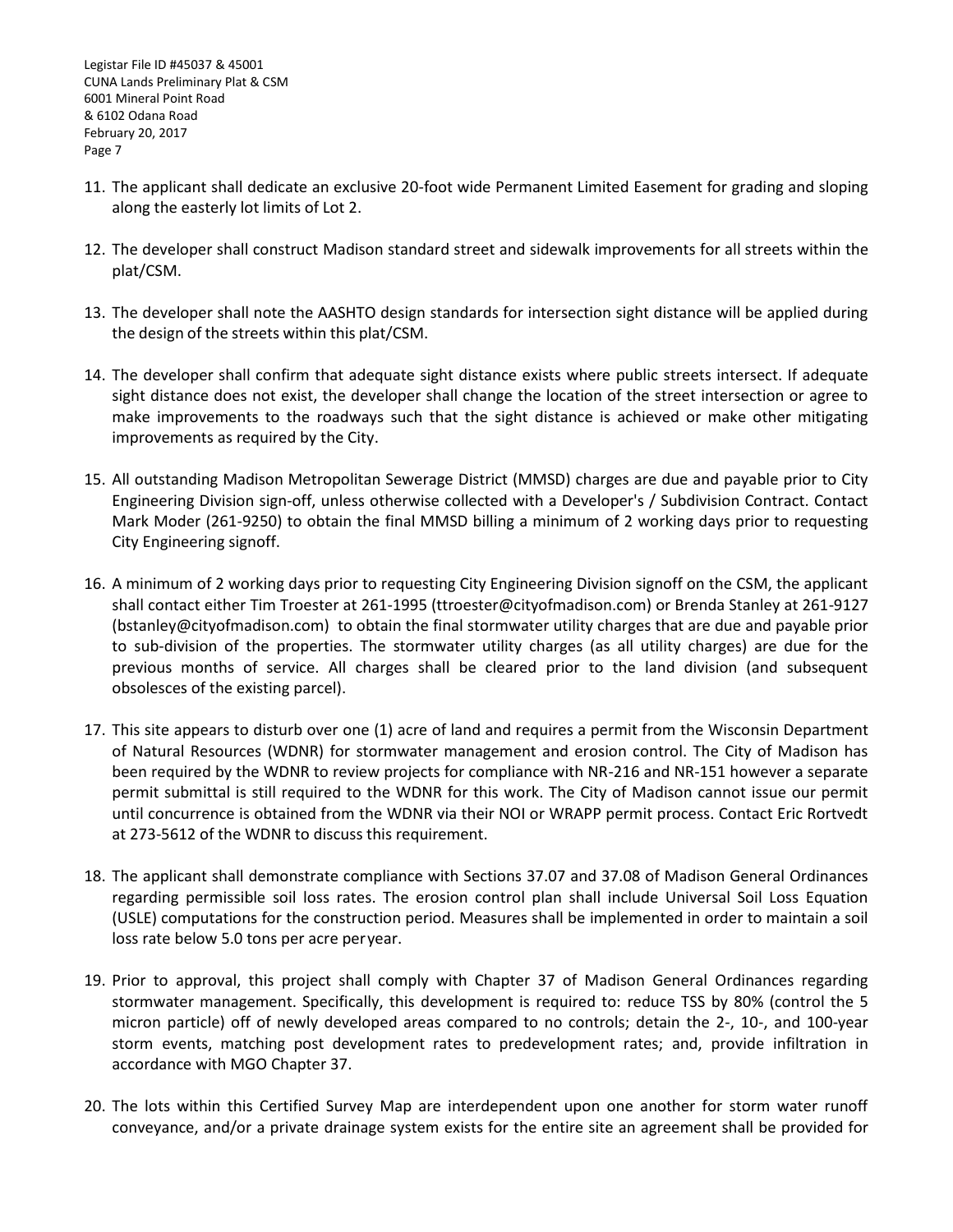the rights and responsibilities of all lot owners. Said agreement shall be reviewed and placed on file by the City Engineer, referenced on the CSM, and recorded at the Dane County Register of Deeds.

- 21. Two weeks prior to recording the final plat, a soil boring report prepared by a Professional Engineer, shall be submitted to the City Engineering Division indicating a ground water table and rock conditions in the area. If the report indicates a ground water table or rock condition less than 9 feet below proposed street grades, a restriction shall be added to the final plat, as determined necessary by the City Engineer.
- 22. The applicant shall submit, prior to plan sign-off, a digital CAD file (single file) to the City Engineering Division. The digital CAD file shall be to scale and represent final construction. The CAD file shall be in a designated coordinate system (preferably Dane County WISCRS, US Ft). The single CAD file submittal can be either AutoCAD (dwg) Version 2013 or older, MicroStation (dgn) V8i Select Series 3 or older, or Universal (dxf) format and shall contain the only the following data, each on a separate layer name/level number. The digital copies shall be drawn to scale and represent final construction including: building footprints; internal walkway areas; internal site parking areas; other miscellaneous impervious areas (i.e. gravel, crushed stone, bituminous/asphalt, concrete, etc.); right-of-way lines (public and private); plat name and lot lines (metes & bounds parcel lines if unplatted); platted lot numbers (noted "unplatted lands" if not platted); lot/plat property dimensions; street names; private on-site sanitary sewer utilities (including all connections to public sanitary); private on-site storm sewer utilities (including all connections to public storm). All other levels (contours, elevations, etc) are not to be included with this file submittal. E-mail CAD file transmissions are preferred to: [bstanley@cityofmadison.com](mailto:bstanley@cityofmadison.com) (East) or [ttroester@cityofmadison.com](mailto:ttroester@cityofmadison.com) (West). Include the site address in the subject line of this transmittal. Any changes or additions to the location of the building, sidewalks, parking/pavement, private on-site sanitary sewer utilities, or private on-site storm sewer utilities during construction will require a new CAD file.
- 23. The applicant shall submit, prior to plan sign-off but after all revisions have been completed, digital PDF files to the Engineering Division. E-mail PDF file transmissions are preferred to: [bstanley@cityofmadison.com](mailto:bstanley@cityofmadison.com) (East) or [ttroester@cityofmadison.com](mailto:ttroester@cityofmadison.com) (West). The digital copies shall be to scale, and shall have a scale bar on the plan set. PDF submittals shall contain the following information: a) Building Footprints; b) Internal Walkway Areas; c) Internal Site Parking Areas; d) Other Miscellaneous Impervious Areas (i.e. gravel, crushed stone, bituminous/asphalt, concrete, etc.); e) Right-of-Way lines (public and private); f) Lot lines or parcel lines if unplatted; g) Lot numbers or the words unplatted; h) Lot/Plat dimensions; i) Street names; j) Stormwater Management Facilities; k) Detail drawings associated with Stormwater Management Facilities (including if applicable planting plans).
- 24. Prior to the issuance of building permits, the developer shall submit a master stormwater drainage plan to the City Engineering Division for review and approval which shows lot corner elevations to the nearest 0.25 foot. For purposes of the plan, it shall be assumed that grading shall be done on a straight-line grade between points unless other information is provided. The proposed slope between points shall always be greater than or equal to .0075 ft/ft. If a break in grade is required between lot corners a shot shall be taken at that break in grade to provide the Engineer with enough information to interpret the plan. The developer shall also show proposed drainage arrows on the plan to indicate the proposed direction of drainage.

The master storm water drainage plan shall be submitted to City Engineering in digital format with elevations/grades/contours shown on the recorded plat map of the development. The digital record shall be provided using the state plane coordinate system–NAD 27. Note: It is required that this plan shall be stamped by and Registered Land Surveyor.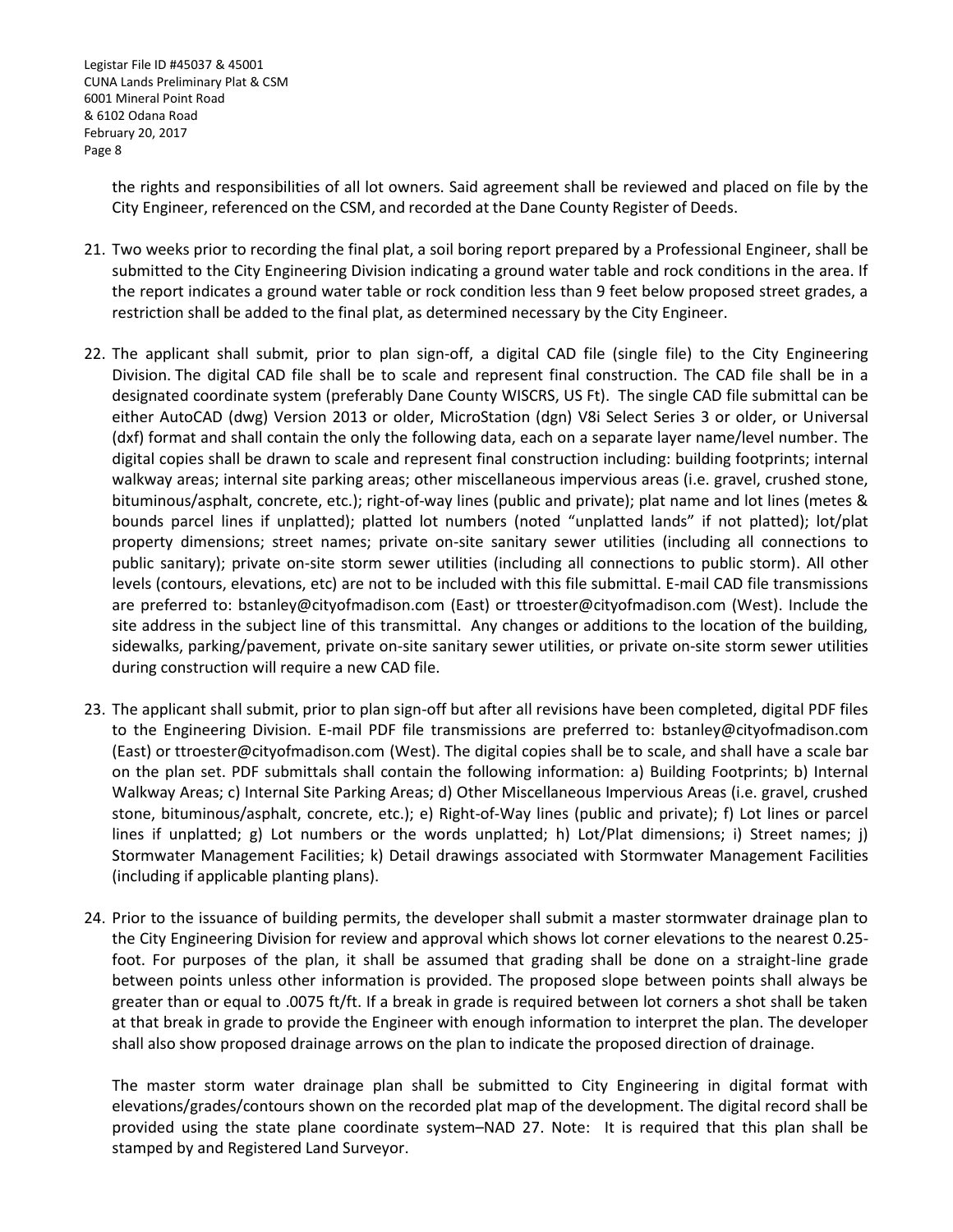The following note shall accompany the master stormwater drainage plan: "For purposes of this plan, it is assumed that grading shall be a straight-line grade between points unless otherwise indicated. All slopes shall be 0.75% or steeper. Grade breaks between lot corners are shown by elevation or through the use of drainage arrows. No building permits shall be issued prior to the City Engineering Division's approval of this plan."

25. A Phase 1 environmental site assessment (Phase 1 ESA), compliant with ASTM E1527-13, is required for the project area (due to the dedicated stormwater outlot). The applicant shall provide 1 digital copy and a paper copy only if specifically requested. Staff review of this Phase 1 ESA will determine if a Phase 2 ESA is also required. Please submit report(s) to Brynn Bemis (267-1986, bbemis@cityofmadison.com) and Sally Swenson (266-4862, sswenson@cityofmadison.com) for review.

## **City Engineering Division – Mapping Section** (Contact Jeff Quamme, 266-4097)

- 26. The preliminary plat shall indicate the first and future phase(s) of platting and development. It shall also show the temporary turnaround easement required for a phased development. Coordinate the geometry and location of the temporary cul-de-sac with City Engineering staff.
- 27. The applicant shall add a proposed 15-foot wide public sidewalk and bike path easement adjacent to the north right of way of Research Park Boulevard. Contact Jeff Quamme (jrquamme@cityofmadison.com) for easement language to be included on the CSM.
- 28. The preliminary plat shall indicate at what stage of the final land division process(s) the restrictions and easements are to be coordinated and released.
- 29. The City of Madison will not release of the remnant of the 16-foot roadway reservation per CSM 4896 along Odana Road. This area shall be shown on the preliminary plat and CSM.
- 30. The applicant has confirmed that the Building Setback lines, per CSM 4896 will not be released as part of this CSM application. Therefore all building setback lines per CSM 4896 shall be shown, dimensioned and labeled accordingly.
- 31. The public bicycle and sidewalk easement per CSM 4896 shall be released by a separate instrument drafted by the City Office of Real Estate Services. The applicant shall provide a map exhibit, legal description and any required administrative fee. Coordinate with Jeff Quamme (jrquamme@cityofmadison.com) to set up a Real Estate project to release the easement.
- 32. The 30-foot wide Access Easement per CSM 4896 shall be released by recorded instrument by the current owner prior to final CSM sign off.
- 33. As per the preliminary plat of CUNA Lands, any future land division of Lot 3 will require the discontinuance and vacation of a portion of Woodford Drive. The applicant/developer shall be responsible for the required petition and all required associated materials for any future resolution to discontinue and vacate any public right of way. This requirement will also include all materials required to be provided for any street name changes resulting from any such land division.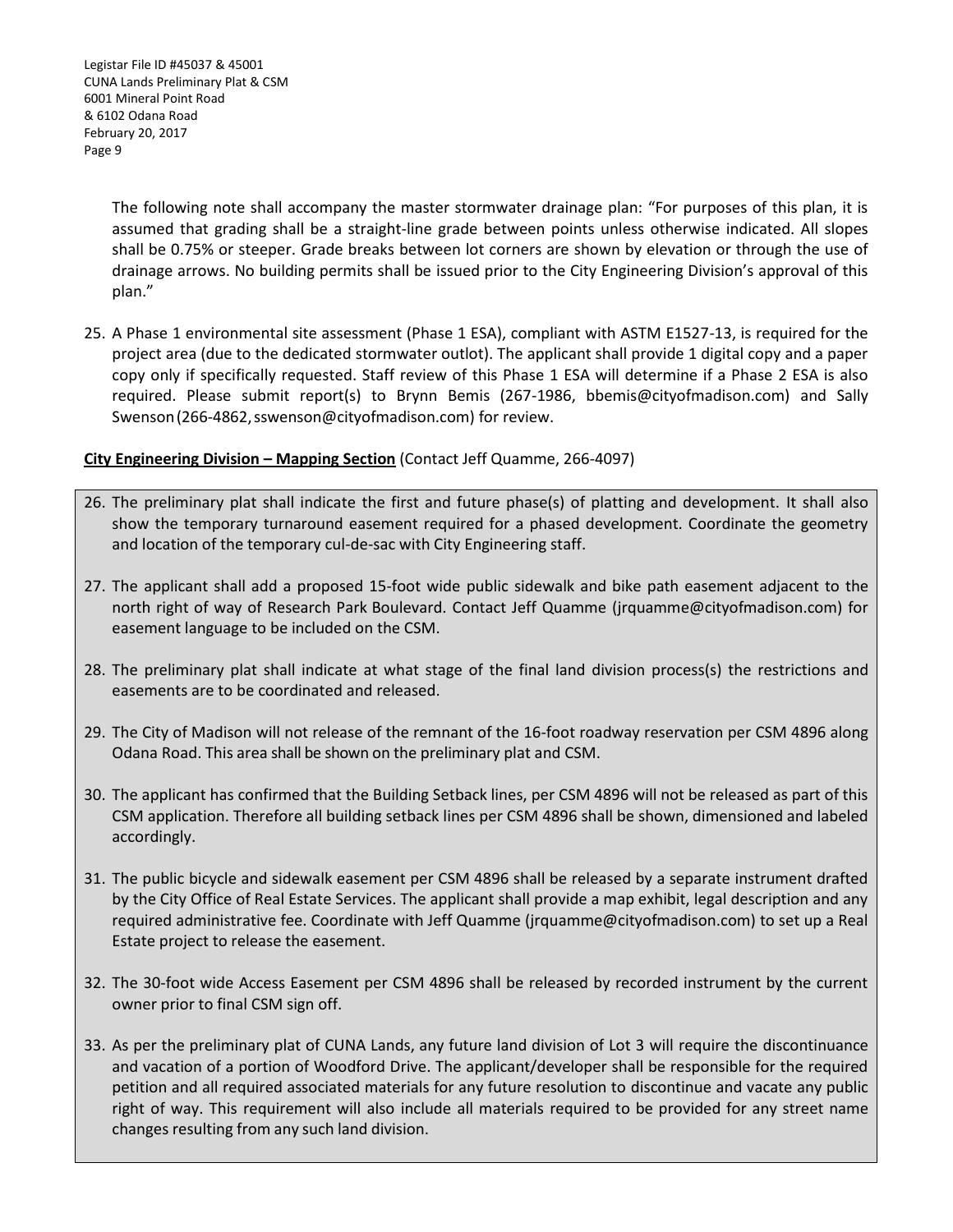- 34. The preliminary plat indicates a future discontinuance and vacation of a portion of Woodford Drive. Upon the application for the land division creating Lots 3 and 4 requiring the vacation, the applicant/developer shall be responsible for the required petition and all required associated materials for the vacation. This requirement will also include all materials required to be provided for any street name changes resulting from any such land division and street vacation.
- 35. Based upon conversations with the applicant, "A" Street shall be revised to be Genomic Drive. Additionally, a note shall be added to the Preliminary plat where Woodford Drive is not to be vacated. The note shall state: "Upon the final land division creating Lots 3 and 4, and as a condition of the vacation of part of Woodford Drive as shown on this preliminary plat, the subdivider shall provide a petition and materials to rename the remaining Woodford Drive right of way to Genomic Drive."The street name change would be required to comply with City of Madison ordinances and policies for street names if the configuration shown on the preliminary plat is ultimately platted.
- 36. The applicant shall confirm the geometry and location of the Temporary Easement for Turnaround Purposes with City of Madison Engineering staff.
- 37. Correct the street name Rosa Road to S. Rosa Rd (South Rosa Road).
- 38. Label the curve numbers from the table on the map at the locations of those curves.
- 39. The name and address of the owner shall be added to the preliminary plat as required by ordinance.
- 40. The inverts of all adjacent storm and sanitary sewers shall be added to the preliminary plat as required by ordinance.
- 41. Provide benchmark location, elevation and monument types on the preliminary plat map.
- 42. To be consistent, add bearing and distance for the 90 degree central angle curve along Mineral Point Road and Woodford Drive on both the drawing and in the legal description. Number the curve and add to the curve table.
- 43. Fix distance discrepancy between the legal description and map drawing for the 74.18' / 74.19' distance along Odana Road.
- 44. Add Document No. 2195720 to the third item under note 2 on sheet 2.
- 45. Correct the recorded as chord bearing for curve 6 to S 74º01'13" W.
- 46. Add Document No. 2694680 to the note for the vacated Research Park Boulevard note on the map.
- 47. Add recorded as data per Doc No. 2215607 to curve 8, 9 and 10 and to the two tangents between curve 9 and curve 10.
- 48. The 10-foot wide Wisconsin Bell Easement Document Nos. 1887988 and 1906033 lies between Odana Road and the Northeast corner of Lot 5 of 6300 Odana Office Park and shall be shown as such. The remainder of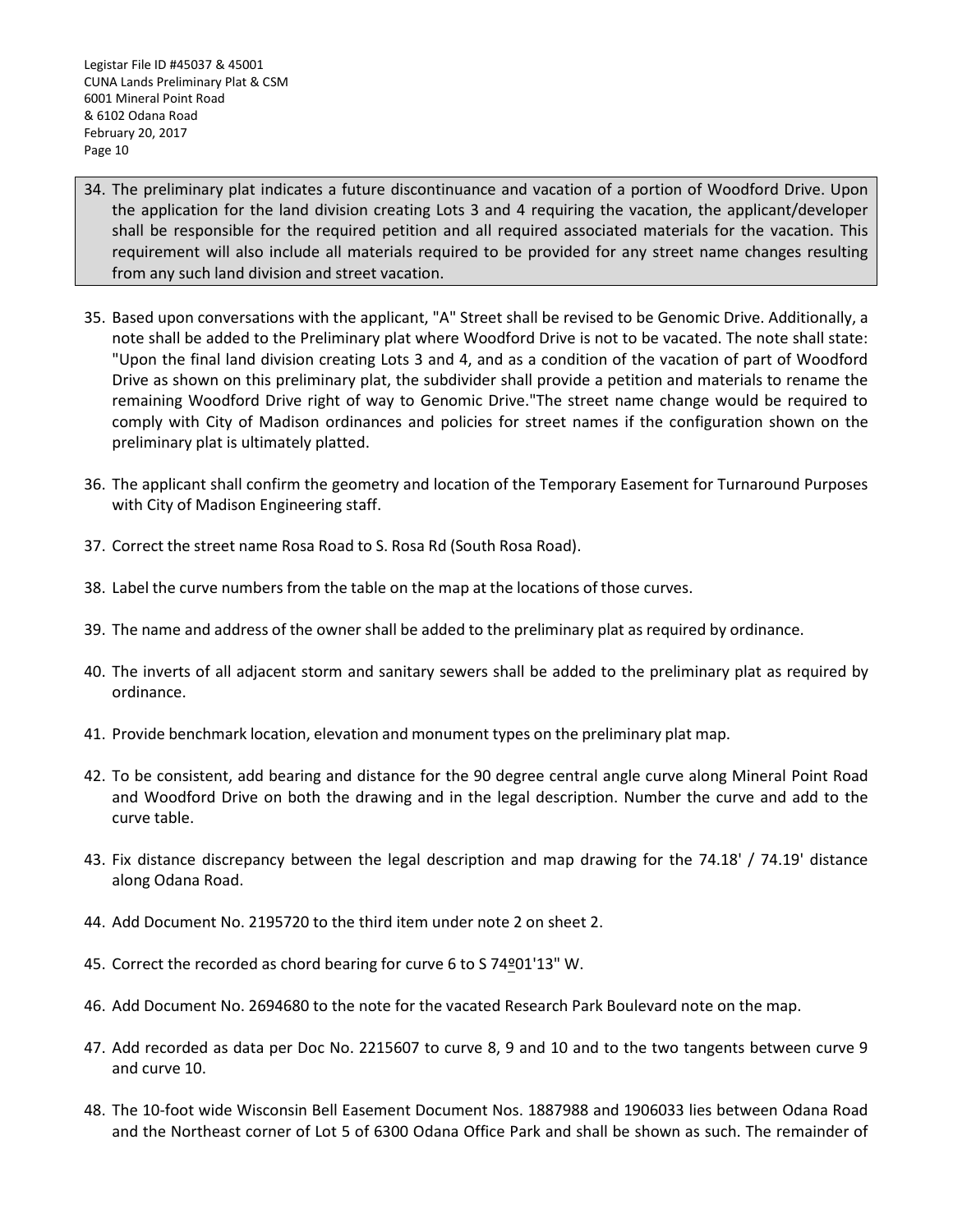the easement to the north appears to be a Public Utility Easement set forth by CSM 4896, Document No. 1926526.

- 49. Insert the standard language pre MGO 16.23(9)(d)2.a. verbatim. If this is done, all of the previous nonexclusive easements for drainage easements are released and new drainage easements defined by the current proposed Certified Survey Map.
- 50. The applicant has confirmed that only one Public Utility Easement area per CSM 4896 will be released as part of this CSM application and has provided the information for this release. Therefore all other public utility easements and underground utility easements per CSM 4896 shall be shown, dimensioned and labeled accordingly on the Certified Survey Map. The easement area to be released shall be recorded prior to final CSM sign off.
- 51. The CSM shall show and dimension the area "Lands Reserved for Underground Utility and Public Street Grading Purposes" along Research Park Blvd.
- 52. Revise the Temporary Limited Easement for Turnaround Improvement purposes to read that the easement shall "terminate upon Woodford Drive being extended to the north and the removal of the temporary turnaround improvements.
- 53. Show the existing parking lot improvements that exist on Lot 2 on the CSM.
- 54. Add a lot line distance of 409.68 along the northerly portion of the west line of Lot 1. Also correct on the fifth line after the point of commencement of the legal description "along a curve to file right" to along a curve to the right.
- 55. Wisconsin Administrative Code A-E 7.08 identifies when Public Land System (PLS) tie sheets must be filed with the Dane County Surveyor's office. The Developer's Surveyor and/or Applicant must submit copies of required tie sheets or condition reports for all monuments, including center of sections of record, used in this survey, to Eric Pederson, City Engineering. If a new tie sheet is not required under A-E 7.08, Engineering requests a copy of the latest tie sheet on record with Dane County Surveyor's office. The Applicant shall identify monument types on all PLS corners included on the Plat. Note: Land tie to two PLS corners required.
- 56. In accordance with Section s.236.34(1m)(c), which states a CSM shall be prepared in accordance with the plat requirements stated per s.236.20(2) (c)&(f), Wisconsin Statutes, the applicant must show the type, location and width of any and all easements on the plat or CSM. Clearly identify the difference between existing easements (cite Register of Deeds recording data) and easements which are being conveyed by the plat/CSM. Identify the owner and/or benefiting interest of all easements. Include any and all language required to properly and legally create any easement by the plat or CSM.
- 57. Any portion(s) of a public easement that is intended to be released shall be released by separate document prepared by City Office of Real Estate Services. Applicant must prepare metes and bounds legal descriptions and scale map exhibits for the portions to be released and provide to Engineering Land Records Coordinator Jeff Quamme for review (608-266-4097) (jrquamme@cityofmadison.com). Upon approval of the exhibits and payment of the required \$500 administration fee (check payable to City of Madison Treasurer) to cover staff time and recording costs, Engineering will create the necessary Office of Real Estate Services (ORES) Project. ORES staff will then administer the release document(s) and record with the Dane County Register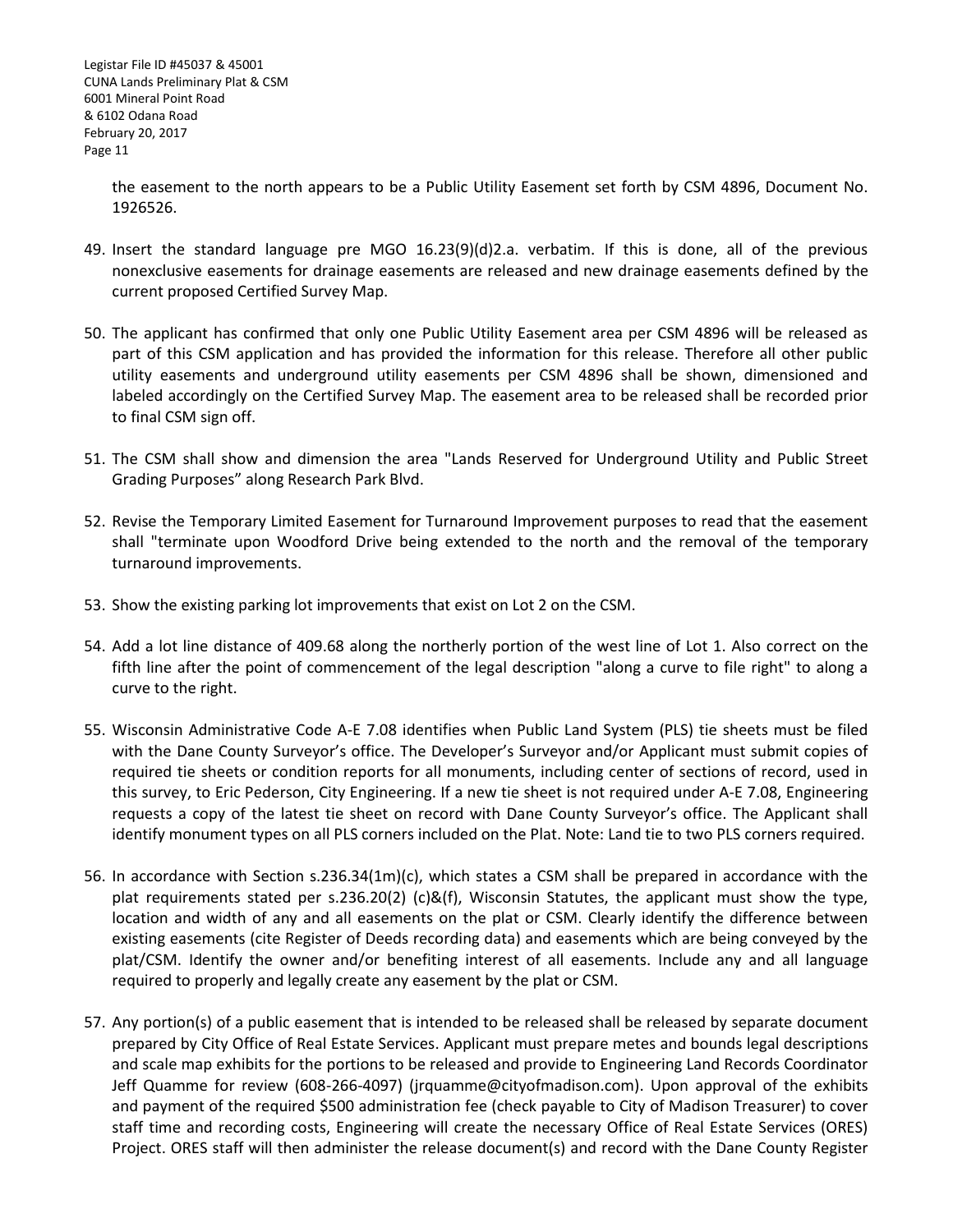of Deeds. If any release is required to be completed prior to recording of the plat, acknowledgement of the release and document number shall be noted on the face of the plat.

58. The applicant shall submit to Jeff Quamme, prior to final Engineering sign-off of the subject plat, one (1) digital CADD drawing and one (1) signed copy of the final plat to the Mapping/GIS Section of the Engineering Division either as hard copy or Adobe PDF format. The digital CADD file shall be submitted in the WisDOT County Coordinate System, Dane County Zone datum in either Auto CAD Version compatible with MicroStation Version V8i, MicroStation Version V8i or older or Universal DXF Formats. The digital CADD file(s) shall contain the minimum of the items stated below, each on a separate layer name/level number. All line work shall be void of gaps and overlaps that would cause any parcel, street or easement to not properly close. All line work orientation and geometrics shall match the dimensioning as labeled on the final recorded plat: right of way lines (public and private); lot lines; lot numbers; lot/plat dimensions; street names, and; easement lines (i.e. street, sanitary, storm (including wetland & floodplain boundaries) water, pedestrian/bike/walkway, or any public and/or private interest easement except local service for Cable TV, gas, electric and fiber optics).

\*This transmittal is a separate requirement than the required submittals to Engineering Streets Section for design purposes.

\*New electronic final plat transmittals and notification of changes which occur to the final plat during the time the Engineering Division signs off and receives the digital copies of said plat and the recording thereof, are the responsibility of the Developer/Surveyor.

## **Traffic Engineering Division** (Contact Eric Halvorson, 266-6527)

59. The applicant shall revise the CSM to dedicate up to 26 feet of additional right of way for Odana Road. This dedication shall include the 16-foot wide strip reserved for Odana Road by CSM 4896 as well as up to 10 additional feet of right of way as required by the City Engineer and City Traffic Engineer.

#### **Fire Department** (Contact Bill Sullivan, 261-9658)

This agency reviewed the request and has recommended no conditions of approval.

#### **Zoning Administrator** (Contact Jenny Kirchgatter, 266-4429)

This agency reviewed the request and has recommended no conditions of approval.

#### **Water Utility** (Contact Adam Wiederhoeft, 261-9121)

60. All public water mains and water service laterals shall be installed by a standard City subdivision contract.

#### **Metro Transit** (Contact Tim Sobota, 261-4289)

This agency reviewed the request and has recommended no conditions of approval.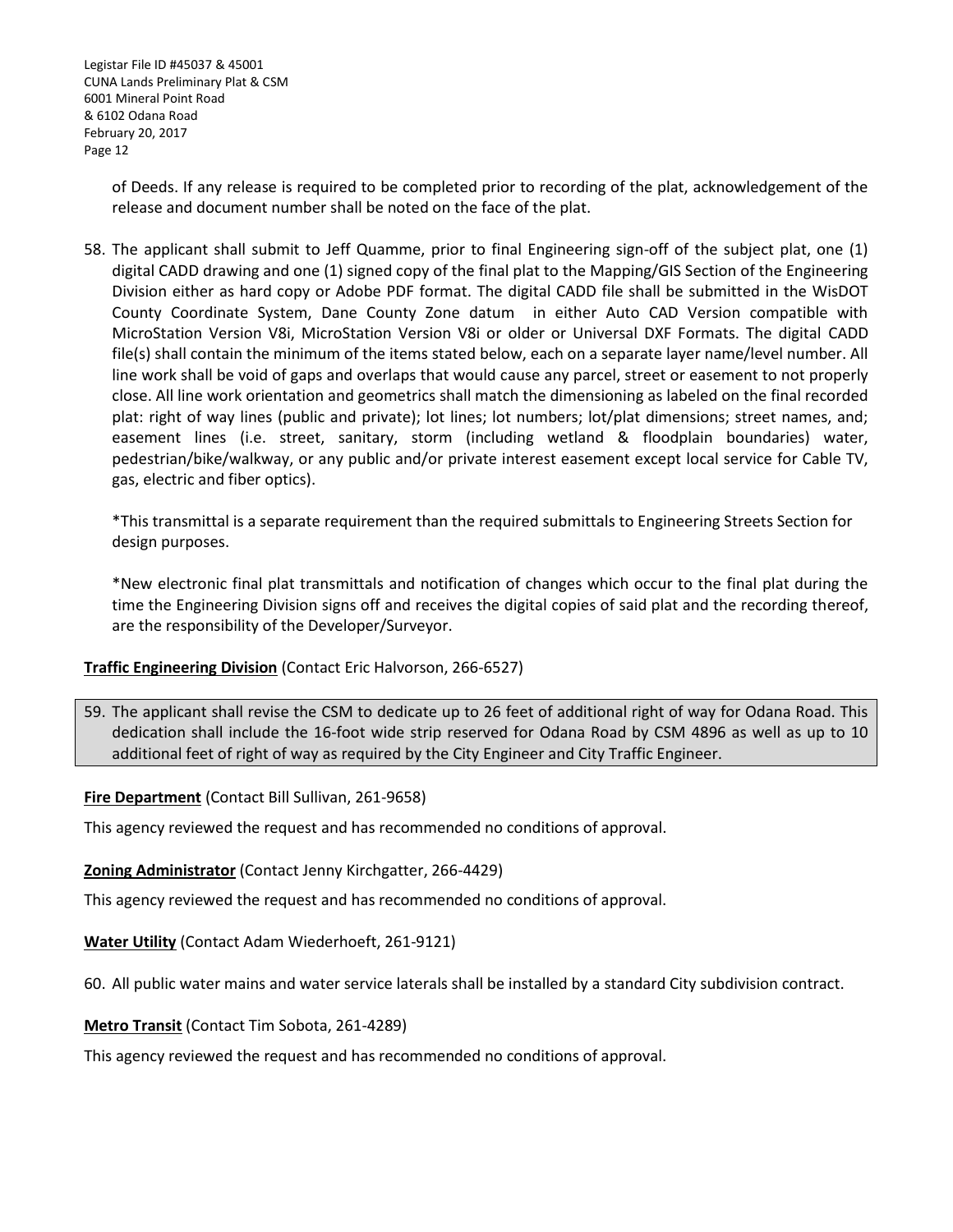Legistar File ID #45037 & 45001 CUNA Lands Preliminary Plat & CSM 6001 Mineral Point Road & 6102 Odana Road February 20, 2017 Page 13

**Parks Division** (Contact Janet Schmidt, 261-9688)

61. The developer shall put the following note on the face of the subdivision plat/CSM or development plans: "Lots within this subdivision are subject to impact fees that are due and payable at the time building permit(s) are issued." The Parks Division will be required to sign off on the preliminary plat and CSM. Please reference ID# 16162 when contacting Parks Division staff about this project.

#### **Office of Real Estate Services** (Contact Jenny Frese, 267-8719)

- 62. Signature block certifications shall be executed by all parties of interest having the legal authority to do so, pursuant to Wis. Stats. 236.21(2)(a). Said parties shall provide documentation of legal signing authority to the notary at the time of execution. The title of each certificate shall be consistent with the ownership interest reported in the most recent title report. The executed original hard stock recordable CSM shall be presented at the time of sign-off.
- 63. A certificate of consent for all mortgagees/vendors shall be included following the Owner's Certificate(s) and executed prior to CSM approval sign-off. If mortgages of record are paid off prior to final approval, a copy of the recorded satisfaction for said mortgage shall be provided prior to sign-off.
- 64. All consents and certifications for any holder of interests in the subject lands shall conform with Wis. Stats. 236.21(2) and 236.29, i.e., to include the language "...surveyed, divided, mapped and dedicated..."
- 65. A Consent of Lessee certificate shall be included on the CSM for all tenant interests in excess of one year, recorded or unrecorded, and executed prior to CSM sign-off.
- 66. Replace 2016 with 2017 in the Madison Common Council Certificate, etc.
- 67. Update the City of Madison Plan Commission Certificate with the current Secretary's name, Natalie Erdman.
- 68. An Environmental Site Assessment is required for the public dedication areas within the CSM boundary.
- 69. As of December 21, 2016, the 2016 real estate taxes are due and payable for the subject property. Per 236.21(3) Wis. Stats. and MGO Section 16.23(5)(g)(1), the property owner shall pay all real estate taxes that are accrued for the subject property prior to CSM recording.
- 70. As of December 21, 2016, there are no special assessments reported. If special assessments are levied against the property in the interim, they shall be paid in full prior to CSM approval sign-off.
- 71. Pursuant to MGO Section 16.23(5)(g)(4), the owner shall furnish an updated title report to Jenny Frese in City's Office of Real Estate Services (*jfrese@cityofmadison.com*), as well as the survey firm preparing the proposed CSM. The report shall search the period subsequent to the date of the initial title report (July 29, 2016) submitted with the CSM application and include all associated documents that have been recorded since the initial title report. A title commitment may be provided, but will be considered only as supplementary information to the required title report update. The surveyor shall update the CSM with the most recent information reported in the title update.